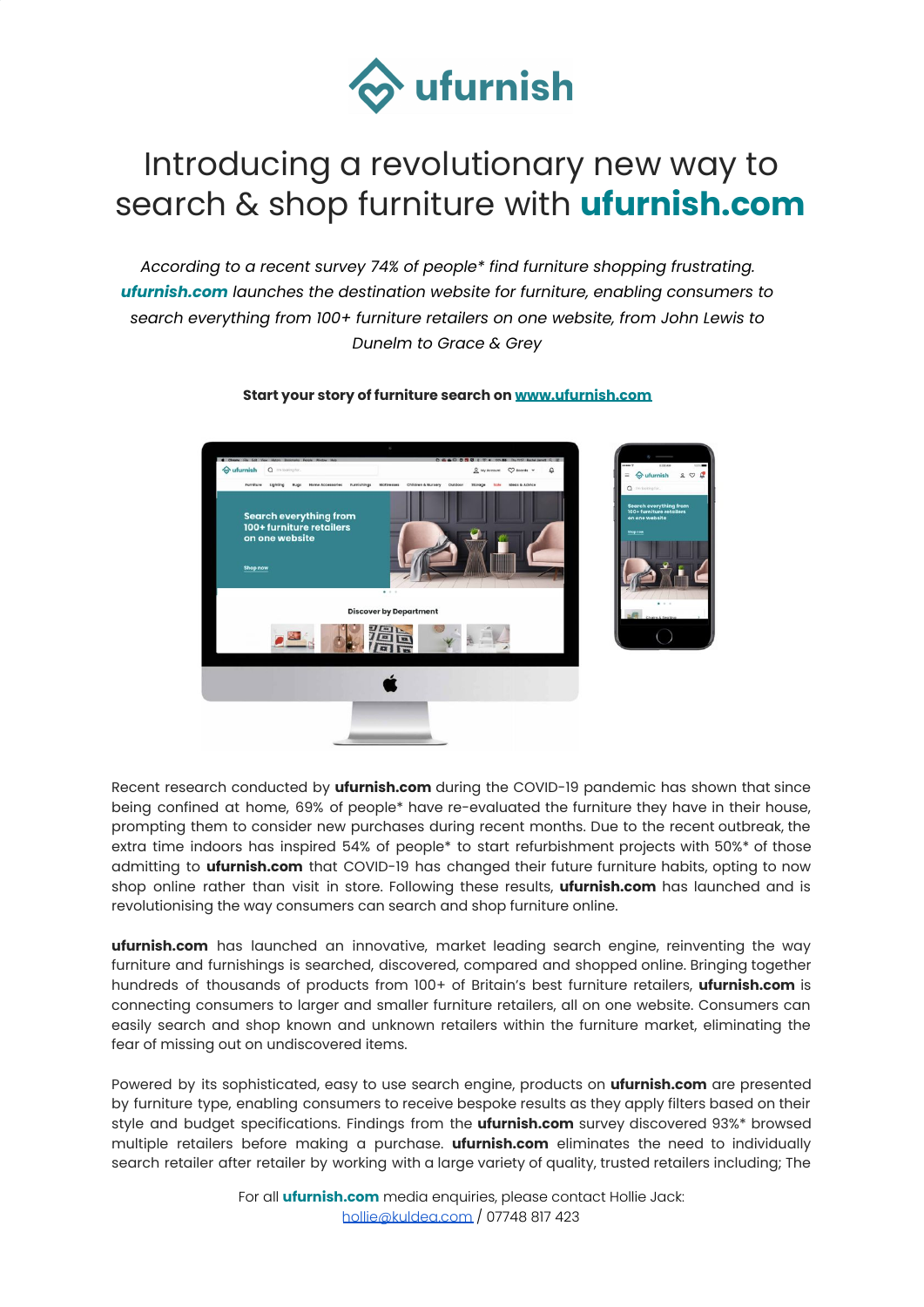

French Bedroom Company, My Furniture, Furniture Village, Habitat, Maisons Du Monde and Made.com all on one website.

Through its enhanced website features, **ufurnish.com** shoppers are able to favourite products, create home furnishing design boards and receive value added notifications like sales alerts and retailer promotions. In addition, **ufurnish.com** provides home interior inspiration and practical furnishing advice with top tips, style guides and design inspiration. Once consumers are ready to purchase, one click takes them directly to their desired product on the retailers website.



Founded by Irish/Australian couple Deirdre Mc Gettrick and Ray Wright, the creation of **ufurnish.com** was based on both market analysis and their own experience of struggling to find the furniture they wanted for their own home. Deirdre recalls '*We found the experience very frustrating and disconnected. Working long hours, the last thing we wanted to do in the evenings was trawl websites to find the right sofa or bedside cabinet, especially as we kept having to repeatedly input the same search criteria on every furniture website we found.'*

When purchasing new furniture, 34% of people\* from the **ufurnish.com** survey found it either difficult to decide what furniture they wanted, hard to find once they knew what they wanted and it to be a time consuming process. Ray and Deirdre found it hard to keep track of products they liked and found themselves stuck in a rut of lists, URL links, spreadsheets, and screenshots. They both came to the conclusion that there had to be a better way to save and compare furniture, which is where the idea for **ufurnish.com** was born.

The goal of **ufurnish.com** is to build a community of people and furniture retailers who use the website as their first port-of-call for home furniture search, connecting them with the products they want to truly improve their shopping experience. Co-founder Ray explains: *"It's all about providing people with maximum choice and the ability to find the right product with ease and enjoyment."*

**ufurnish.com** has launched at an exciting time with Globaldata estimating the UK homewares market is worth £13.5bn per year and the UK furniture market was estimated by Globaldata to be worth £11.4bn in 2019.

> For all **ufurnish.com** media enquiries, please contact Hollie Jack: [hollie@kuldea.com](mailto:hollie@kuldea.com) / 07748 817 423